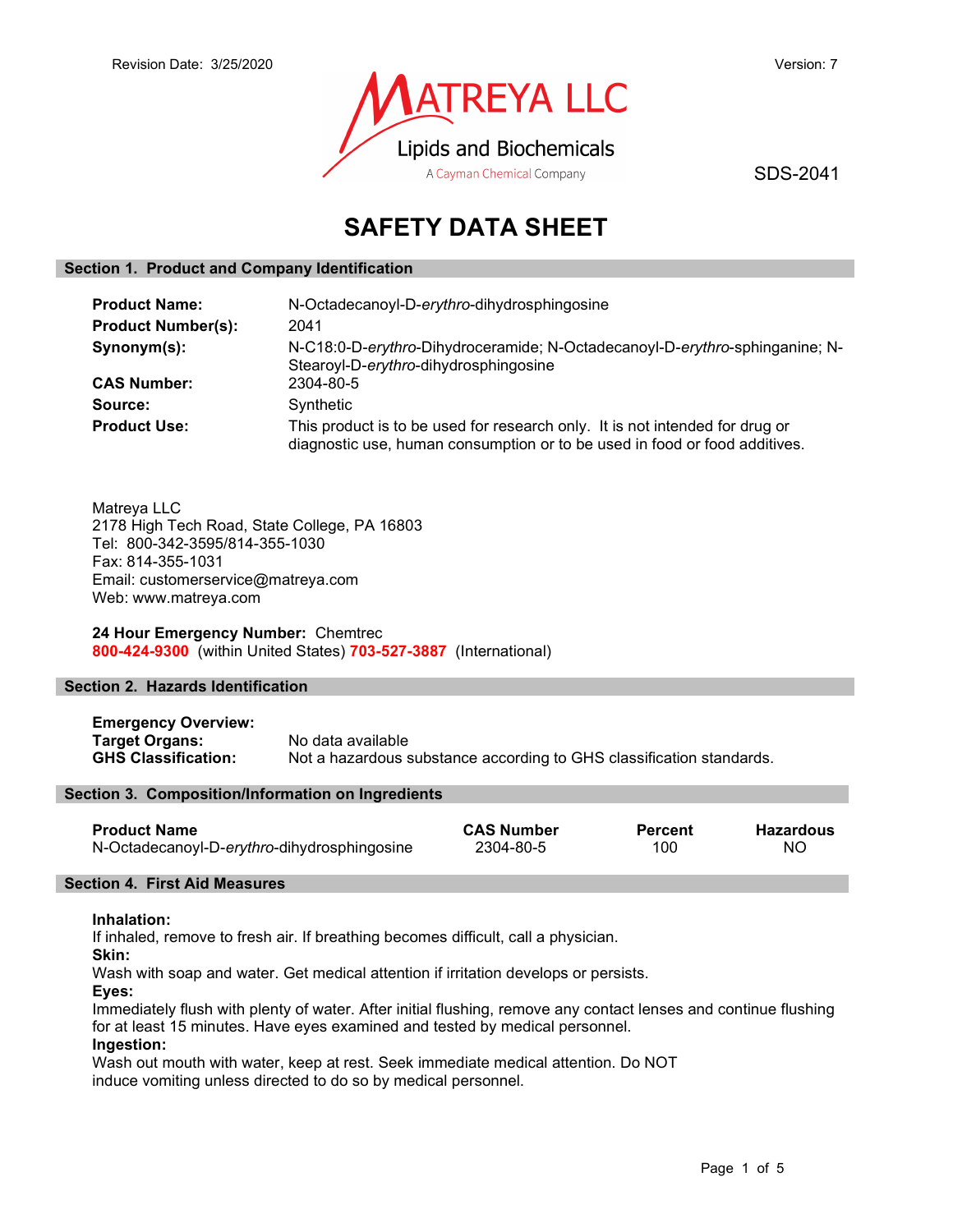# Section 5. Fire Fighting Measures

# Suitable extinguishing media: Use dry chemical, alcohol-resistant appropriate foam, carbon dioxide, or water spray. Specific hazards arising from the chemical: No data available Special protective actions for fire fighters: No data available Special protective equipment for fire fighters:

Wear breathing apparatus and use water spray to keep fire-exposed containers cool.

# Section 6. Accidental Release Measures

# Personal precautions:

Wear appropriate personal protective equipment. After contact with skin, wash immediately with plenty of water.

#### Environmental precautions:

Do not let product enter drains.

#### Methods and Materials for containment and cleaning up:

Sweep up and keep in suitable, closed container for disposal.

# Section 7. Handling and Storage

#### Precautions for safe handling:

Avoid contact with eyes, skin or clothing. Do not ingest. Use only with adequate ventilation. Keep sealed when not in use. Wear appropriate personal protective equipment.

# Conditions for safe storage, including incompatibilities:

Recommended storage temperature: -20°C. Keep container tightly closed in a dry and well-ventilated place.

#### Section 8. Exposure Controls/Personal Protection

This product contains no substances with occupational exposure limit values.

#### Engineering Controls:

No specific ventilation required. Personal Protective Equipment:

#### Respiratory protection:

Respiratory protection is not required. Where protection from nuisance levels of dusts are desired, use type N95 (US) or type P1 (EN 143) dust masks. Use respirators and components tested and approved under appropriate government standards such as NIOSH (US) or CEN (EU).

#### Hand protection:

For prolonged or repeated contact use protective gloves. Recommended: Nitrile rubber Eye protection:

Safety eyewear should be worn at all times to avoid exposure to liquid splashes, mists, or dusts. Recommended: Safety glasses with side shields or goggles.

#### Skin protection:

Protective clothing should be selected specifically for the working place, depending on concentration and quantity of the hazardous substances handled. Recommended: Lab coat

#### Section 9. Physical and Chemical Properties

| Appearance:                              | Solid             |
|------------------------------------------|-------------------|
| Odor:                                    | No data available |
| Odor threshold:                          | No data available |
| pH:                                      | No data available |
| <b>Melting/Freezing point:</b>           | No data available |
| Initial boiling point and boiling range: | No data available |
| Flash point:                             | No data available |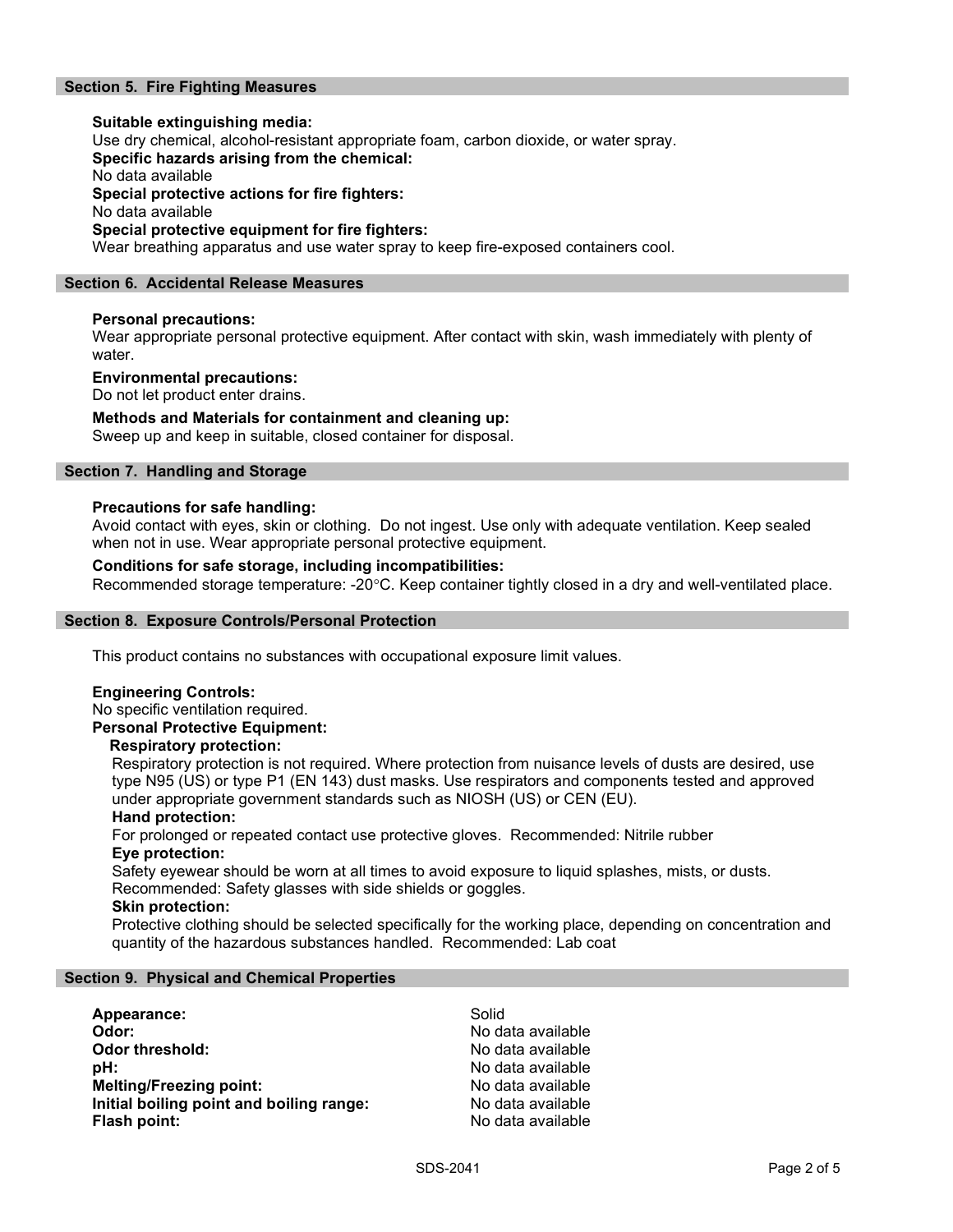Evaporation rate: No data available Flammability (solid, gas):<br>
Upper/Lower flammability or explosive limit: No data available Upper/Lower flammability or explosive limit: Vapor pressure:  $\blacksquare$ Vapor density: No data available Relative density:<br>
Solubility (ies):<br>
Solubility (ies):<br>
No data available Partition coefficient (n-octanol/water): No data available Auto-ignition temperature: No data available Decomposition temperature: No data available **Viscosity:** No data available Molecular formula: C<sub>36</sub>H<sub>73</sub>NO<sub>3</sub> Molecular weight: 568

Hot ethanol, DMSO, warm chloroform/methanol, 5:1

#### Section 10. Stability and Reactivity

#### Reactivity:

Stable under recommended storage conditions.

### Chemical stability:

Stable under recommended storage conditions.

# Possibility of hazardous reaction:

No data available.

Conditions to avoid: No data available.

#### Incompatible materials: No data available.

Hazardous decomposition products: No data available.

# Section 11. Toxicological Information

# Acute toxicity:

No data available.

Skin corrosion / irritation: No data available.

Serious eye damage / irritation: No data available. Respiratory or skin sensitization: No data available.

#### Germ cell mutagenicity: No data available.

# Carcinogenicity:

No component of this product present at levels greater than or equal to 0.1% is identified as a carcinogen or potential carcinogen by IARC, ACGIH, NTP or OSHA.

# Reproductive toxicity:

No data available.

# Specific target organ toxicity - single exposure:

No data available.

#### Specific target organ toxicity - repeated exposure: No data available.

# Aspiration hazard:

No data available.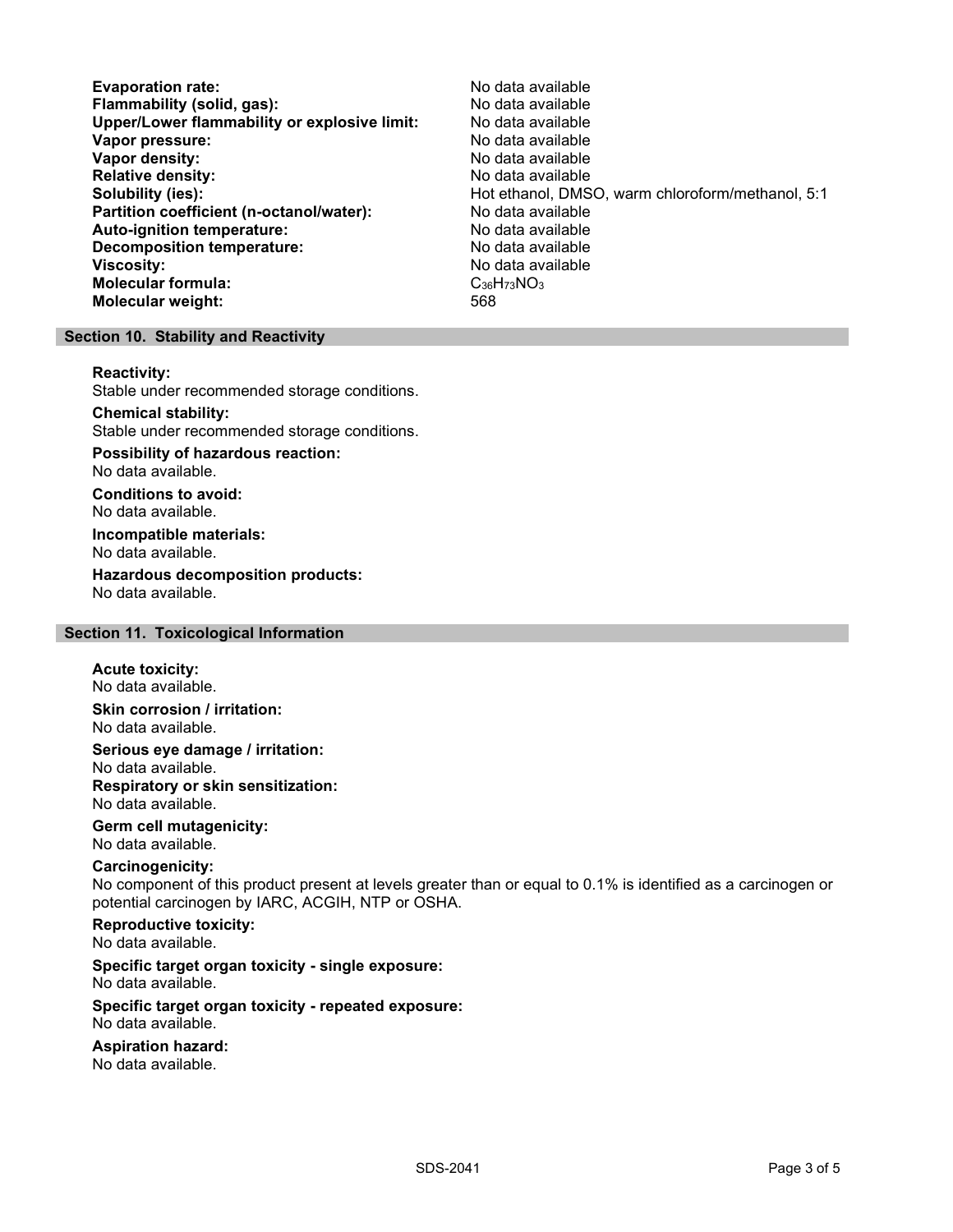# Section 12. Ecological Information

# Toxicity:

No ecological data available for this product. Persistence and degradability: No data available.

Bioaccumulative potential: No data available.

Bioaccumulation: No data available.

Mobility in soil: No data available.

Other adverse effects: No data available.

#### Section 13. Disposal Consideration

#### Disposal methods:

Observe all federal, state and local environmental regulations.

#### Section 14. Transportation Information

| DOT (US)<br><b>UN Number:</b>                       | Not dangerous goods |
|-----------------------------------------------------|---------------------|
| <b>Land Transport ADR/RID</b><br><b>UN Number:</b>  | Not dangerous goods |
| <b>Maritime Transport IMDG</b><br><b>UN Number:</b> | Not dangerous goods |
| <b>Air Transport ICAO/IATA</b><br><b>UN Number:</b> | Not dangerous goods |

#### Section 15. Regulatory Information

#### Product Name CAS Number CAS Number

N-Octadecanoyl-D-erythro-dihydrosphingosine 2304-80-5

#### SARA 302 Components:

No chemicals in this material are subject to the reporting requirements of SARA Title III, Section 302.

#### SARA 313 Components:

This material does not contain any chemical components with known CAS numbers that exceed the threshold (De Minimis) reporting levels established by SARA Title III, Section 313.

# SARA 311/312 Hazards:

No 311/312 SARA Hazards

#### California Prop. 65 Components:

This product does not contain any chemicals known to State of California to cause cancer, birth, or any other reproductive defects.

# DSL/NDSL status:

This product contains the following components that are not on the Canadian DSL nor NDSL lists. **Component**<br>
CAS Number<br>
2304-80-5<br>
2304-80-5

N-Octadecanoyl-D-erythro-dihydrosphingosine